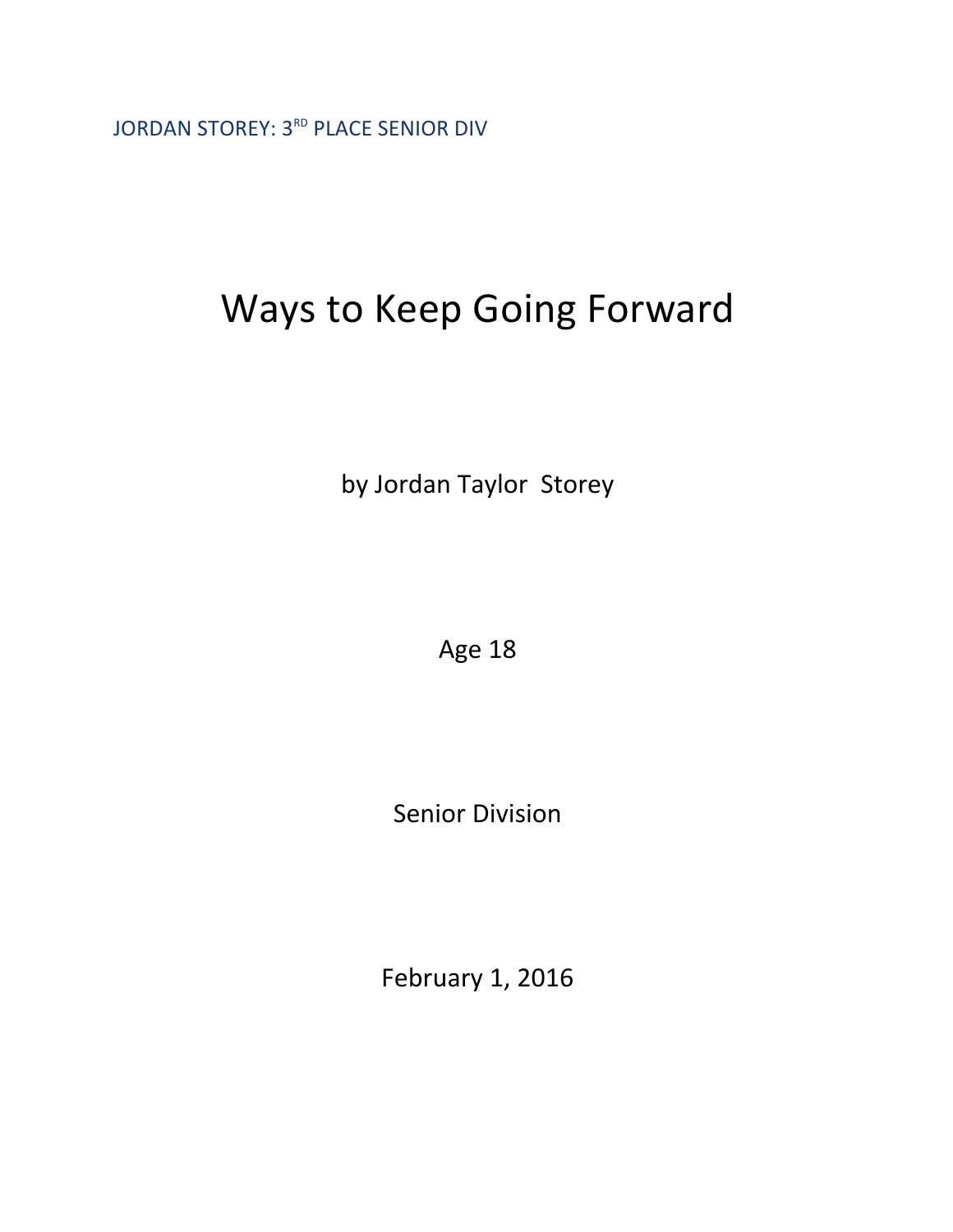Hello my name is Jordan Storey and I am a senior at Valliant High School. I proudly represent both the 4-H and FFA. I am President of both the Valliant FFA chapter and the McCurtain County 4-H Leadership Team. I am deeply rooted in agriculture. My passions include beef and public speaking with Brahman cattle being my favorite subject. I recently completed the Beef Quality Assurance Training and have applied to and been accepted into the Masters of Beef Advocacy 2.0 Classroom. I feel like we do not have enough agriculturally minded people helping to educate congressmen, consumers, and the people that are total against agriculture in general. I am so glad that some of the highly visible people/ranches in our wonderful American Brahman Breeders Association have come together to form the Brahman Foundation. I think the Brahman Foundation is off to a great start and I would love to be a part of a sounding board as to how the Foundation should invest the money raised on yearly basis. I think camps, scholarships, field days, educational / leadership opportunities, and grant opportunities are all great ways the Brahman Foundation could invest into the American Junior Brahman Association.

 I think the Youth Beef Leadership Camp sounds incredible. I am not sure the specifics of it but I would like to see a 3-4 day event where AJBA members are broken up into groups where experts are brought in but it is mainly run by the older AJBA members – not necessarily the AJBA board but opened up to older members to submit to The Brahman Foundation an idea for a small group activity they would like to host. These small groups could be showmanship, team building, nutrition, hoof trimming, fitting, organization skills, public speaking etc. This sort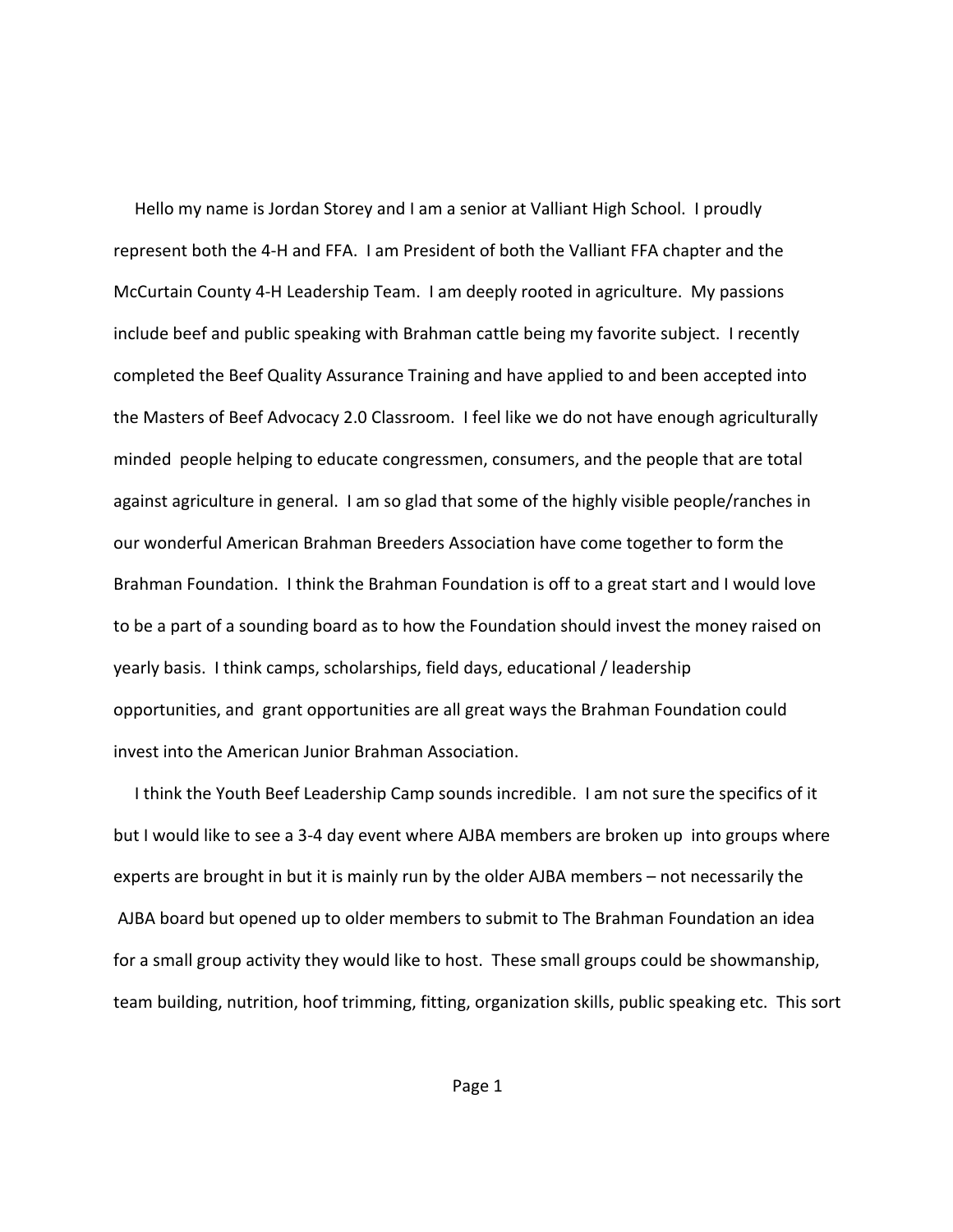of event would be for a fee to cover meals, a t-shirt, lodging, and a portion of the facility to be utilized but majority of the facility fee and any fee for experts (if they do not not volunteer their services) would come from The Brahman Foundation. This event would allow members to come together as one association and not splintered off by state like we are at the All-American. Each member would be randomly assigned 4 to a room (if lodging was in a hotel) or if it is at a state park still randomly but according to the number of beds per cabin. Free time would need to be built into the schedule for just pure fun with no ties to learning such as swim time and each evening such be capped off with a hypnotist and or a dance. All AJBA members love to dance!

 I notice that The Brahman Foundation is adding more money into the scholarship area. As a graduating senior cringing at the cost of college. Scholarships are a much welcomed site. The more you can help a junior member out with furthering the education the better. I realize The Brahman Foundation is not the group responsible for the age change of the All-American but since it is comprised of some of the most visible members of the ABBA, I wish they would start a petition to re-instate the age of 21 as the age a junior member can be and still be able to compete in the All-American. It seems like The Brahman Foundation is all about helping AJBA members to grow as individuals, showman, and one day be future ABBA members who hopefully sign up to be a part of The Brahman Foundation. It just seems that the age reduction reduces the junior group and does not promote the continuation of junior showmanship or helping to entice younger breeders to remain in the showing world. Just because they are 19- 21 does not necessarily mean they feel they can compete with the more seasoned ABBA members.